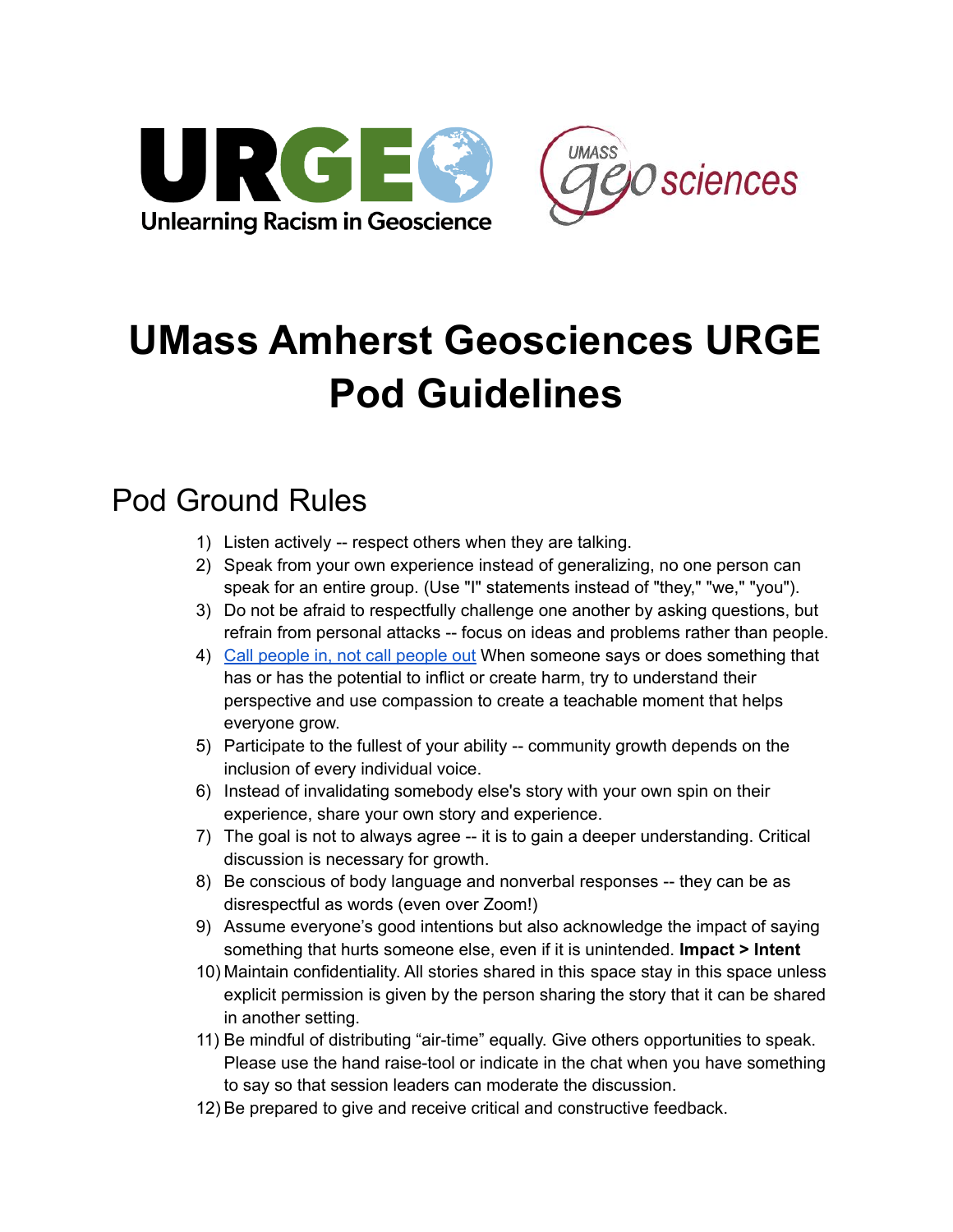## Decision Making Strategy

We have decided to use a **consensus approach** to decision making and confirmation of deliverables. We will discuss approaches to the deliverables in our weekly meetings, and then assign group members to post a draft of deliverables in our drive. There will be a commenting period, and members can initial in the google drive when they are in agreement that the deliverable can be submitted. A designated person will then submit the deliverable on the date posted in the drive.

We can refer to this link for strategies to reach our consensus. <https://www.seedsforchange.org.uk/shortconsensus>

## Division of Labor Strategy

We will primarily use a google drive system to keep track of responsibilities

- 1) Scheduling
	- a) There will be weekly meetings to allow time to discuss the readings and interviews, and discuss action items to accomplish deliverables. In general, we will try to alternate weeks of reading/interview discussion with deliverable planning meetings, but will remain flexible if we need more time for either discussion or deliverables.
	- b) 2 pod members will lead each session, which they will sign up for in the "URGE Responsibilities" spreadsheet on the google drive
	- c) Session Leader Responsibilities
		- i) Email out zoom link for meetings (as well as adding to the scheduling sheet)
		- ii) Upload session materials to google drive
		- iii) Set up a meeting agenda in the drive prior to the meeting
		- iv) Follow up with whoever was assigned deliverables for that session during the planning meeting.
- 2) Discussion
	- a) Session leaders will guide the discussion with talking points offered by URGE.
	- b) One person will sign up in the Responsibilities spreadsheet to take notes/attendance at each meeting
	- c) Try to watch the live interviews right before the discussion